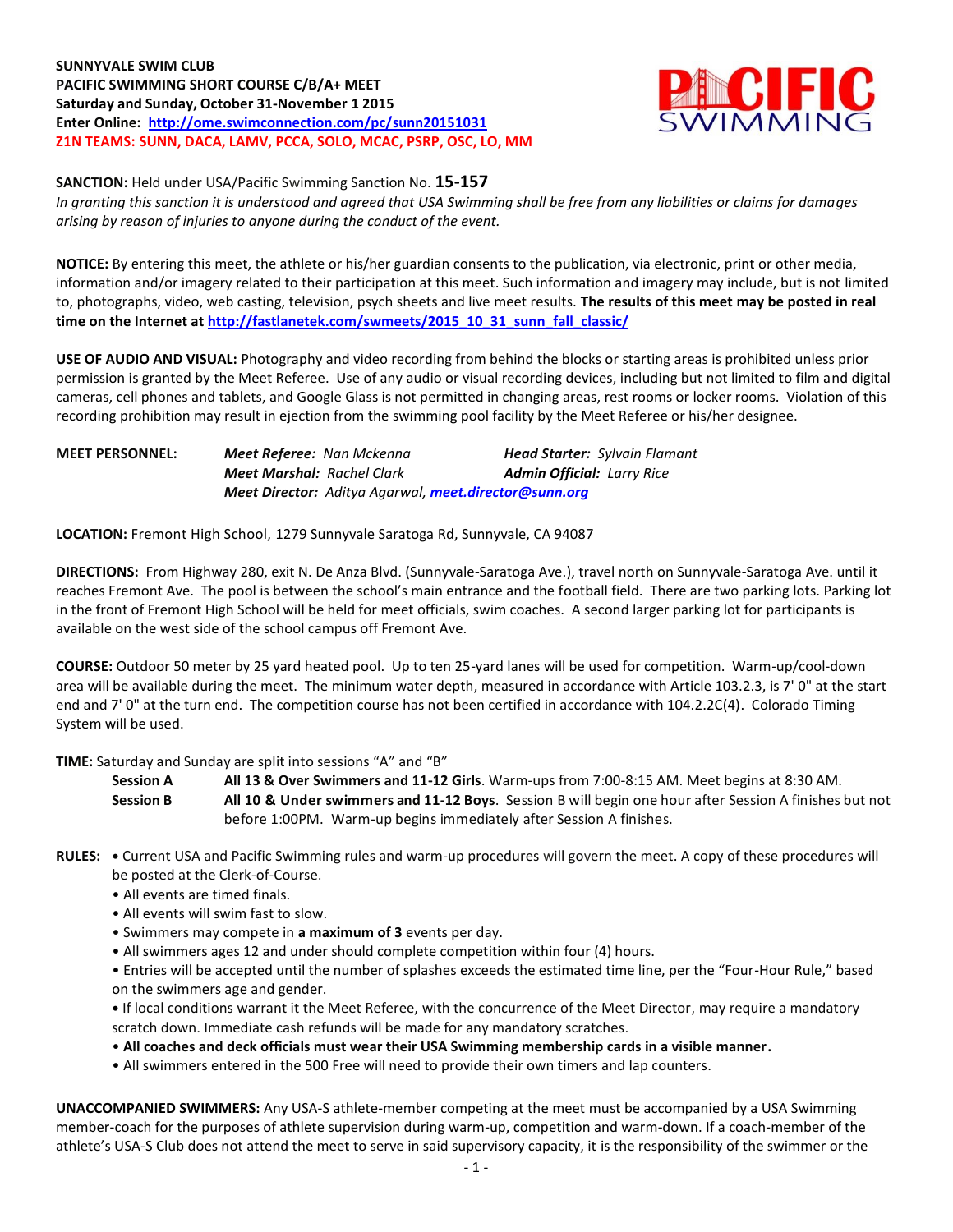swimmer's legal guardian to arrange for supervision by a USA-S member-coach. The Meet Director or Meet Referee may assist the swimmer in making arrangements for such supervision; however, it is recommended that such arrangements be made in advance of the meet by the athlete's USA-S Club Member-Coach.

**RACING STARTS:** Swimmers must be certified by a USA-S member-coach as being proficient in performing a racing start, or must start the race in the water. It is the responsibility of the swimmer or the swimmer's legal guardian to ensure compliance with this requirement.

## **RESTRICTIONS:**

- Smoking and the use of other tobacco products is prohibited on the pool deck, in the locker rooms, in spectator seating, on standing areas and in all areas used by swimmers, during the meet and during warm-up periods.
- Sale and use of alcoholic beverages is prohibited in all areas of the meet venue. No glass containers are allowed in the meet venue.
- No propane heater is permitted except for snack bar/meet operations.
- All shelters must be properly secured.
- Changing into or out of swimsuits other than in locker rooms or other designated areas is prohibited.
- Destructive devices, to include but not limited to, explosive devices and equipment, firearms (open or concealed), blades, knives, mace, stun guns and blunt objects are strictly prohibited in the swimming facility and its surrounding areas. If observed, the Meet Referee or his/her designee may ask that these devices be stored safely away from the public or removed from the facility. Noncompliance may result in the reporting to law enforcement authorities and ejection from the facility. Law enforcement officers (LEO) are exempt per applicable laws.
- **No personal tents/EZ-ups will be allowed on the pool deck.**
- **ELIGIBILITY:** Swimmers must be current members of USA-S and enter their name and registration number on the meet entry card as they are shown on their Registration Card. If this is not done, it may be difficult to match the swimmer with the registration and times database. The meet host will check all swimmer registrations against the SWIMS database and if not found to be registered, the Meet Director shall accept the registration at the meet (a \$10 surcharge will be added to the regular registration fee). Duplicate registrations will be refunded by mail.

• Swimmers in the "A" Division must have met at least USA Swimming Motivational "A" minimum time standard. Swimmers in the "B" Division must have met at least the listed "B" minimum time standard. All entry times slower than the listed "B" time standard will be in the "C" Division.

- Entries with **"NO TIME"** *will be* accepted.
- Entry times submitted for this meet will be checked against a computer database and may be changed in accordance with Pacific Swimming Entry Time Verification Procedures.
- Disabled swimmers are welcome to attend this meet and should contact the Meet Director or Meet Referee regarding and special accommodations on entry times and seeding per Pacific Swimming policy.
- Swimmers 19 years of age and over may compete in the meet for time only, no awards. Such swimmers must have met standards for the 17-18 age group.
- The swimmer's age will be the age of the swimmer on the first day of the meet.

**ENTRY PRIORITY:** Priority entry will be given to the following Zone 1N teams: **SUNN, DACA, LAMV, PCCA, SOLO, MCAC, PSRP, OSC,**  LO, MM. Those entering online must do so by 11:59 PM, Wednesday, October 14<sup>th</sup> in order to receive priority acceptance to the meet. Swimmers from SUNN, DACA, LAMV, PCCA, SOLO, MCAC, PSRP, OSC, LO, MM submitting surface mail entries must be postmarked by Monday, October 12th<sup>th</sup> in order to receive priority acceptance into the meet. No swimmers other than those from TBD may enter the meet until the priority period has closed.

**ENTRY FEES:** \$4.00 per event plus an \$8.00 participation fee per swimmer. Entries will be rejected if payment is not sent at time of request. No refunds will be made, except mandatory scratch downs.

**ONLINE ENTRIES:** To enter online go to **<http://ome.swimconnection.com/pc/sunn20151031>** to receive an immediate entry confirmation. This method requires payment by credit card. Swim Connection, LLC charges a processing fee for this service, equal to \$1 per swimmer plus 5% of the total Entry Fees. Please note that the processing fee is a separate fee from the Entry Fees. If you do not wish to pay the processing fee, enter the meet using a mail entry. **Entering online is a convenience, is completely voluntary, and is in no way required or expected of a swimmer by Pacific Swimming.** Online entries will be accepted through Wednesday, October  $21^{ST}$ , at 11:59 PM.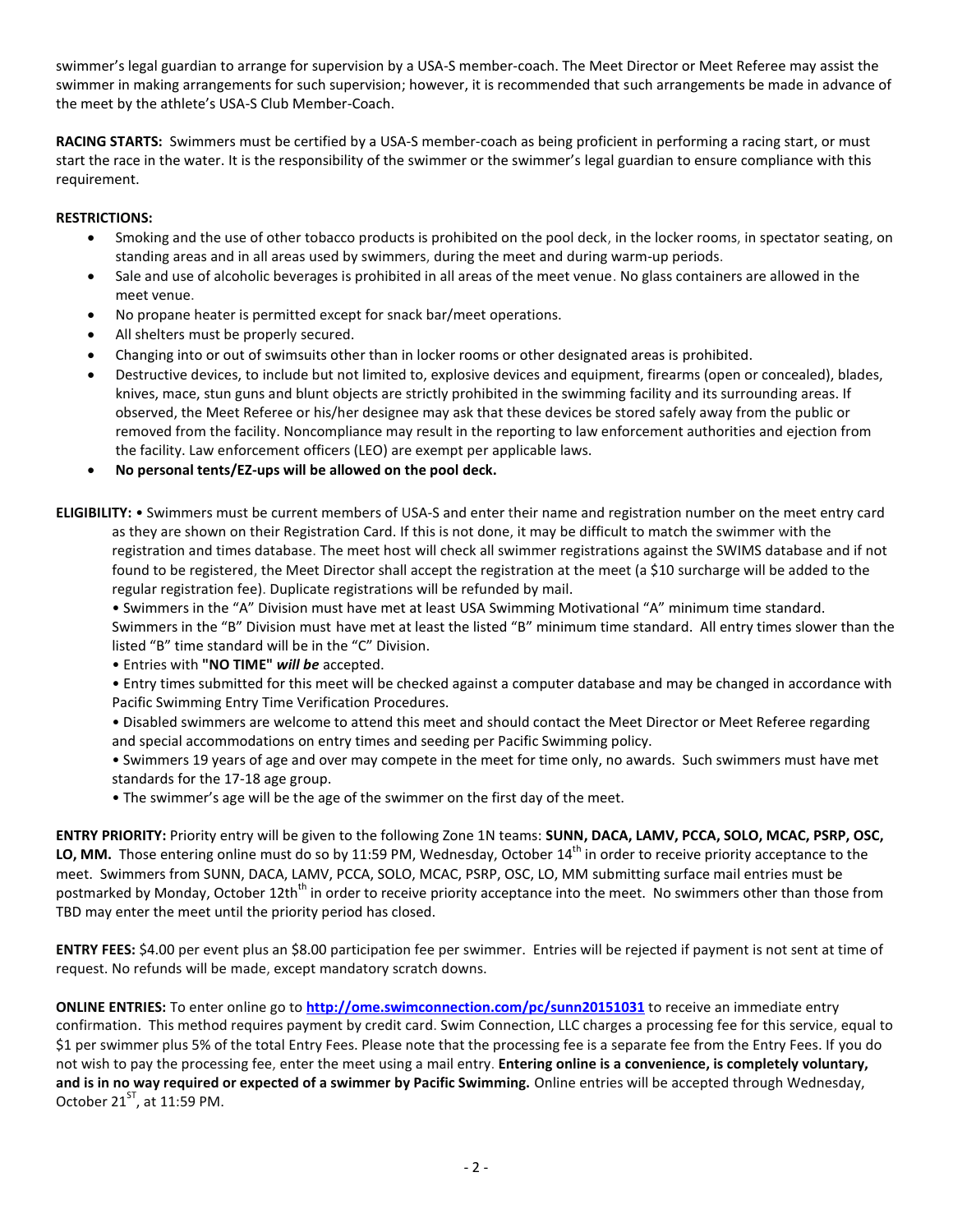**MAILED OR HAND DELIVERED ENTRIES**: Entries must be on the attached consolidated entry form. Forms must be filled out completely and printed clearly with swimmers best time. Entries must be postmarked by midnight, Monday, October 19<sup>th</sup> or hand delivered by 6:30 p.m. Wednesday, October 21<sup>ST</sup>. No late entries will be accepted. Requests for confirmation of receipt of entries should include a self-addressed envelope.

### **Make check payable to**: **Sunnyvale Swimming Club**

Sunnyvale CA 94087

**Mail entries to:** SUNN **Hand deliver entries to:** Aditya Agarwal c/o Aditya Agarwal 1166 Pimento Ave., 1166 Pimento Ave, Sunnvyale, CA 94087

**CHECK-IN:** The meet will be deck seeded. Swimmers must check-in at the Clerk-of-Course. No event shall be closed more than 30 minutes before the scheduled start of the session. Close of check-in for all individual events shall be no more than 60 minutes before the estimated time of the start of the first heat of the event. Swimmers who do not check in will not be seeded and will not be allowed to compete in that event.

**SCRATCHES:** Any swimmers not reporting for or competing in an individual timed final event that they have checked in for shall not be penalized.

AWARDS: Individual events will be awarded in the A, B, and C Division. Ribbons for 1<sup>st</sup> – 8<sup>th</sup> place are given to the following age groups: 6/un, 7-8, 9-10, 11-12. Swimmers 13 years of age and older will not receive awards. Standard "A" medals will be awarded to swimmers achieving NEW National Motivational "A" times in each event, regardless of place achieved in the event. All awards must be picked up at the meet. Awards will not be mailed.

**ADMISSION:** Free. A two-day program will be available for \$4.00.

**SNACK BAR & HOSPITALITY:** A snack bar will be available throughout the competition. Coaches and working deck officials will be provided lunch. Hospitality will serve refreshments to timers and volunteers.

**MISCELLANEOUS:** No overnight parking is allowed. Facilities will not be provided after meet hours.

### **MINIMUM OFFICIALS:**

| Club swimmers entered in session | Trained and carded officials requested |  |  |  |  |
|----------------------------------|----------------------------------------|--|--|--|--|
| $1 - 10$                         |                                        |  |  |  |  |
| $11 - 25$                        |                                        |  |  |  |  |
| 26-50                            |                                        |  |  |  |  |
| 51-75                            |                                        |  |  |  |  |
| 76-100                           |                                        |  |  |  |  |
| 100 or more                      | 5 and up (1 for every 25 swimmers)     |  |  |  |  |

#### **EVENT SUMMARY**

| SATURDAY, Oct. 31st |          |                        |        | <b>SUNDAY, Nov. 1st</b> |          |           |           |  |  |
|---------------------|----------|------------------------|--------|-------------------------|----------|-----------|-----------|--|--|
| <b>8 &amp; UN</b>   | $9 - 10$ | $13 - 18$<br>$11 - 12$ |        | 8 & UN                  | $9 - 10$ | $11 - 12$ | $13 - 18$ |  |  |
| <b>50 BK</b>        | 100 BK   | 200 BK                 | 100 BK | 25 FR                   | 100 FR   | 50 BK     | 200 FR    |  |  |
| <b>25 FL</b>        | 50 FL    | 100 BR                 | 200 BR | 25 BR                   | 50 BK    | 200 FL    | 100 FL    |  |  |
| 50 FR               | 50 FR    | 100 FR                 | 50 FR  | 100 IM                  | 100 BR   | 100 IM    | 100 FR    |  |  |
|                     | 500 FR   | 400 IM                 | 500 FR |                         | 100 IM   | 200 FR    | 200 IM    |  |  |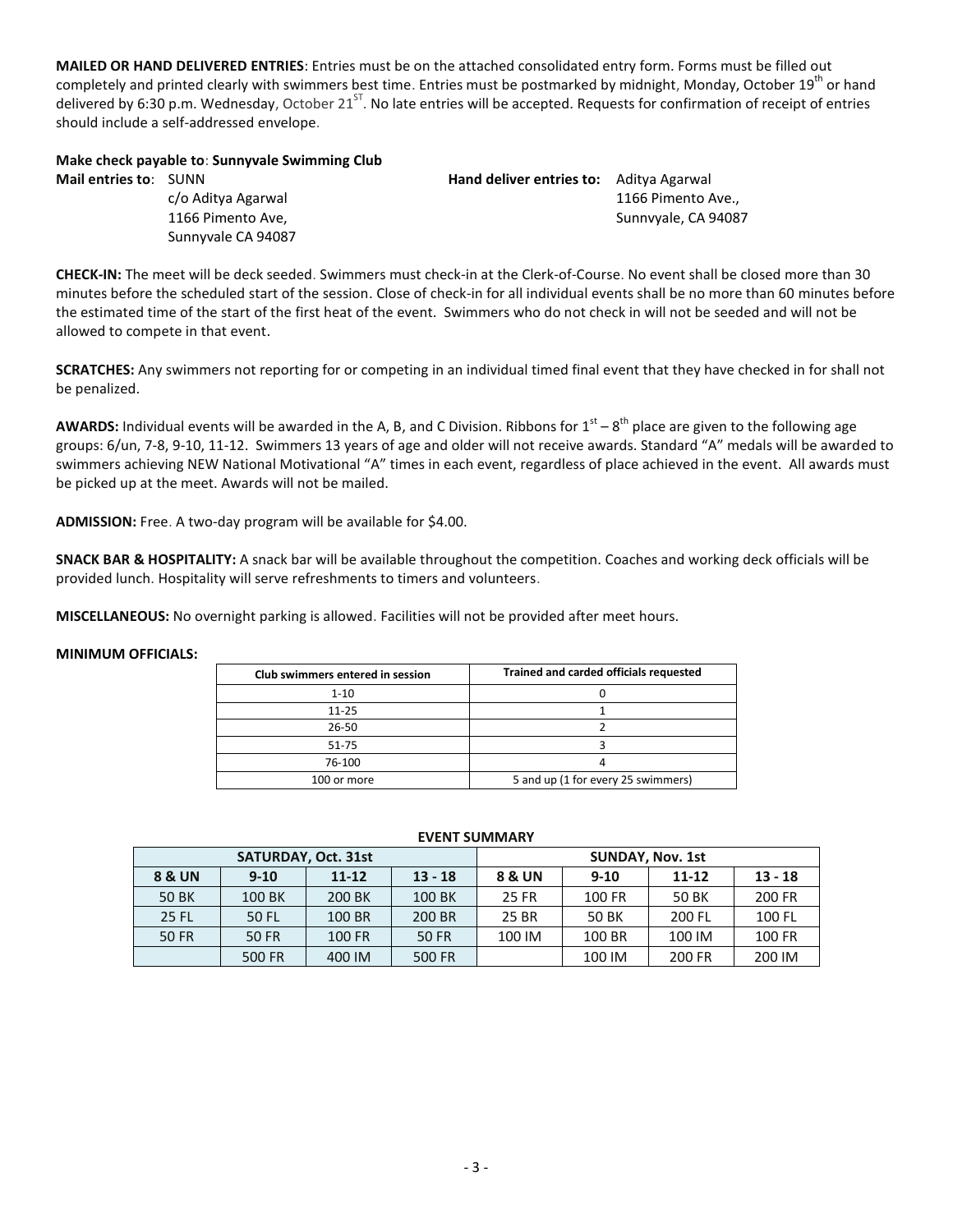| <b>SATURDAY, OCTOBER 31st</b> |                    |                |               | <b>SUNDAY, NOVEMBER 1ST</b> |               |
|-------------------------------|--------------------|----------------|---------------|-----------------------------|---------------|
|                               | <b>SESSION A</b>   |                |               | <b>SESSION A</b>            |               |
| <b>EVENT#</b>                 | <b>EVENT</b>       | <b>EVENT#</b>  | <b>EVENT#</b> | <b>EVENT</b>                | <b>EVENT#</b> |
| $\mathbf{1}$                  | 11-12 200 BACK     |                | 47            | 13-14 200 FREE              | 48            |
| $\overline{3}$                | 13-14 100 BACK     | $\overline{4}$ | 49            | 15 - OV 200 FREE            | 50            |
| 5                             | 15 - O 100 BACK    | 6              | 51            | 11-12 50 BACK               |               |
| $\overline{7}$                | 11-12 100 BREAST   |                | 53            | 13-14 100 FLY               | 54            |
| 9                             | 13-14 200 BREAST   | 10             | 55            | 15-OV 100 FLY               | 56            |
| 11                            | 15-OV 200 BREAST   | 12             | 57            | 11-12 200 FLY               |               |
| 13                            | $11 - 12$ 100 FREE |                | 59            | 13-14 100 FREE              | 60            |
| 15                            | $13 - 1450$ FREE   | 16             | 61            | 15 - OV 100 FREE            | 62            |
| 17                            | 15-OV 50 FREE      | 18             | 63            | $11 - 12$ 100 IM            |               |
| 19                            | 11-12 400 IM       |                | 65            | $13 - 14200$ IM             | 66            |
| 21                            | 13 - 14 500 FREE   | 22             | 67            | 15-0V 200 IM                | 68            |
| 23                            | 15-OV 500 FREE     | 24             | 69            | $11 - 12200$ FREE           |               |
|                               | <b>SESSION B</b>   |                |               | <b>SESSION B</b>            |               |
| 25                            | 9-10 100 BACK      | 26             | 71            | $9 - 10100$ FREE            | 72            |
|                               | 11-12 200 BACK     | 28             | 73            | $8 - UN$ 25 FREE            | 74            |
| 29                            | 8 - UN 50 BACK     | 30             |               | $11 - 1250$ BACK            | 76            |
| 31                            | 9-10 50 FLY        | 32             | 77            | 9-1050 BACK                 | 78            |
|                               | 11-12 100 BREAST   | 34             |               | 11-12 200 FLY               | 80            |
| 35                            | 8-UN 25 FLY        | 36             | 81            | 8-UN 25 BREAST              | 82            |
| 37                            | 9 - 10 50 FREE     | 38             | 83            | 9-10 100 BREAST             | 84            |
|                               | $11 - 12$ 100 FREE | 40             |               | $11 - 12$ 100 IM            | 86            |
| 41                            | 8-UN 50 FREE       | 42             | 87            | 8 & U 100 IM                | 88            |
|                               | $11 - 12400$ IM    | 44             | 89            | 9-10 100 IM                 | 90            |
| 45                            | $9 - 10500$ FREE   | 46             |               | 11-12 200 FREE              | 92            |

|                 | <b>SATURDAY, OCTOBER 31st</b> |                |
|-----------------|-------------------------------|----------------|
|                 | <b>SESSION A</b>              |                |
| NT#             | <b>EVENT</b>                  | <b>EVENT#</b>  |
| 1               | 11-12 200 BACK                |                |
| 3               | 13-14 100 BACK                | $\overline{4}$ |
| 5               | 15 - O 100 BACK               | 6              |
| $\overline{7}$  | 11-12 100 BREAST              |                |
| 9               | 13-14 200 BREAST              | 10             |
| $\overline{1}$  | 15-OV 200 BREAST              | 12             |
| L3              | $11 - 12$ 100 FREE            |                |
| L5              | $13 - 1450$ FREE              | 16             |
| $\overline{17}$ | $15 - OV$ 50 FREE             | 18             |
| L9              | 11-12 400 IM                  |                |
| $\overline{21}$ | 13 - 14 500 FREE              | 22             |
| $^{23}$         | 15 - OV 500 FREE              | 24             |
|                 | <b>SESSION B</b>              |                |
| 25              | 9-10 100 BACK                 | 26             |
|                 | 11-12 200 BACK                | 28             |
| 29              | 8 - UN 50 BACK                | 30             |
| $^{31}$         | 9-10 50 FLY                   | 32             |
|                 | 11-12 100 BREAST              | 34             |
| 35 <sub>1</sub> | 8-UN 25 FLY                   | 36             |
| 37              | 9 - 10 50 FREE                | 38             |
|                 | $11 - 12$ 100 FREE            | 40             |
| $\overline{11}$ | 8-UN 50 FREE                  | 42             |
|                 | $11 - 12400$ IM               | 44             |
| 15              | $9 - 10500$ FREE              | 46             |

# **All 500 Free swimmers must provide their own timers and lap counters.**

Use the following URL to find the time standards: <http://www.pacswim.org/swim-meet-times/standards>